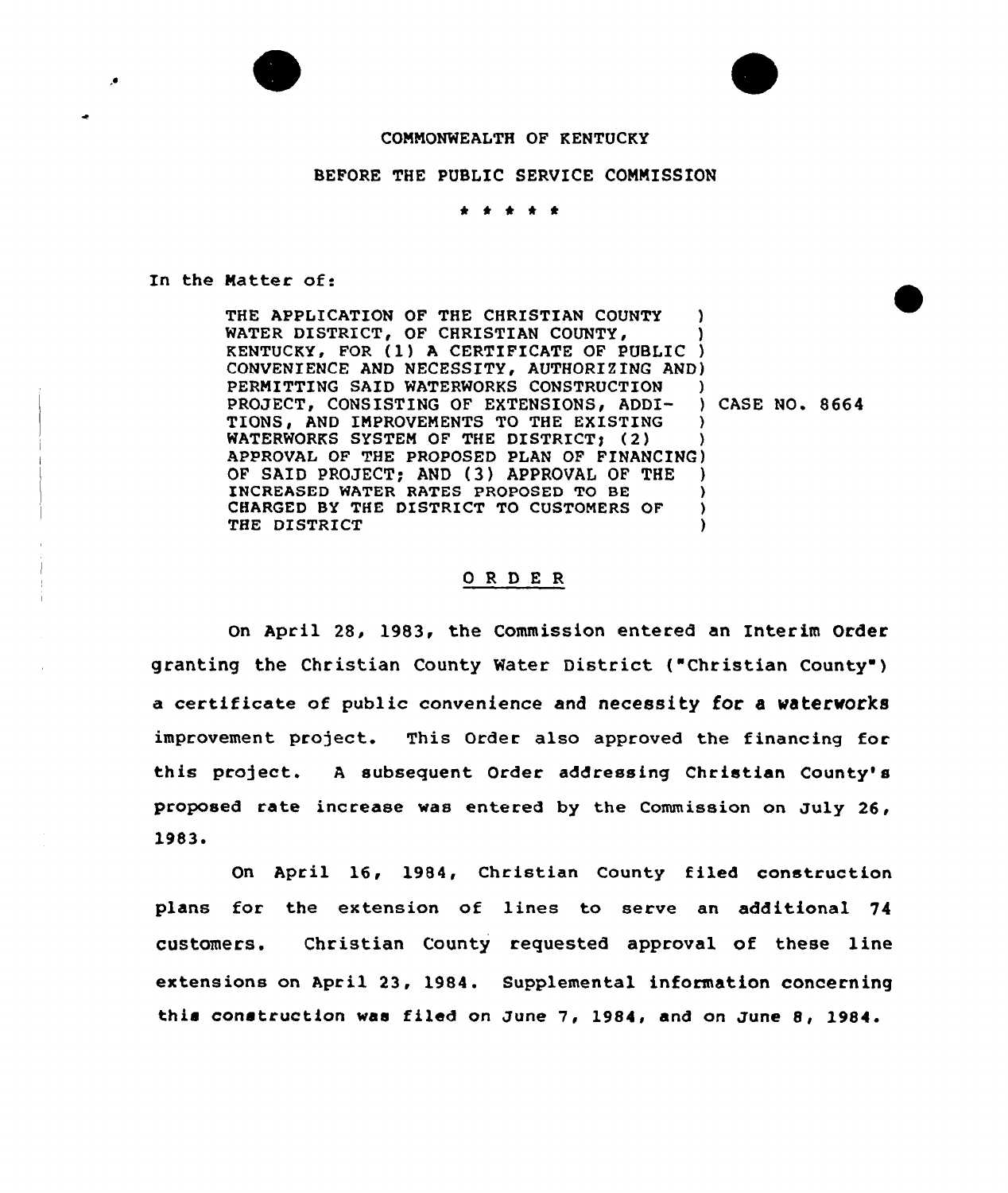# **SUMMARY**

The Commission, after considering all supplemental information and being advised, is of the opinion and finds that:

1. Public convenience and necessity require that the construction proposed in the supplemental information be performed and that a certificate of public convenience and necessity be granted.

2. The financing for the supplemental work was approved by the Commission's Interim Order entered April 28, 1983.

3. The Commission's Interim Order entered April 28, 1983, and the Commission's Order entered July 26, 1983, should be affirmed in all other respects.

IT IS THEREFORE ORDERED that Christian County be and it hereby is granted <sup>a</sup> certificate of public convenience and necessity to proceed with the construction as set forth in the supplemental information.

IT IS FURTHER ORDERED that the Commission's Interim Order entered April 2S, 1983, and the Commission's Order entered July 26, 1983, be and they hereby are affirmed in all other respects.

 $-2-$